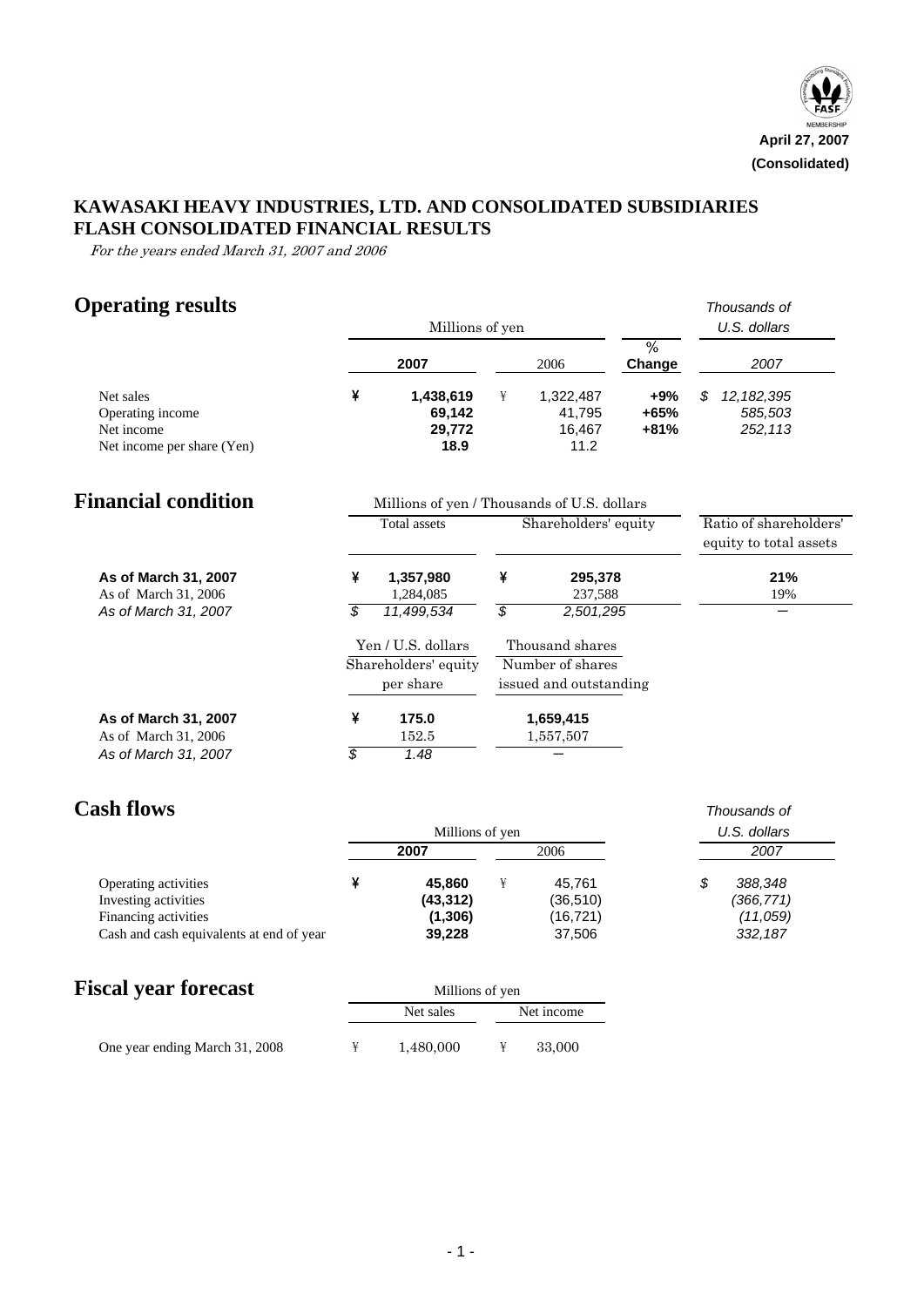- Notes : 1. This "FLASH CONSOLIDATED FINANCIAL RESULTS" and following financial statements have been prepared in conformity with generally accepted accounting principles and practices in Japan.
	- 2. All US\$ amounts in these statements represent the arithmetical results of translating Japanese yen to U.S. dollars on the basis of 118.09 yen =\$1, the rate prevailing as of March 31, 2007, solely for the convenience of the readers.
	- 3. Effective April 1, 2006, Kawasaki Heavy Industries, Ltd. and its consolidated subsidiaries adopted a new accounting standard for "Presentation of Net Assets in the Balance sheet" issued by the Accounting Standards Board of Japan. As a result of adopting the standard, "Minority interests" and "Gains/losses on hedging items" are presented in Shareholders' equity.
	- 4. Through the year ended March 31, 2006, expenses to develop new models in the Consumer Product and Machinery business were included in cost of sales as production costs. However, as expenditures in the expenses having research and development characteristics such as development of new technique or adaptation of new materials increase, the Company decided to include the expenses in selling and general administrative expenses from the year ended March 31, 2007 to improve the usefulness for the readers' decision making and comparability of financial statements. This change makes little impact on net income and as a result of this change, cost of sales decreased 18,008 million yen and selling and general administrative expenses contrarily increased the same amount compared with the previous manner.

In addition, the amount of the expenses included in cost of sales in the year ended March 31, 2006 was 14,417 million yen.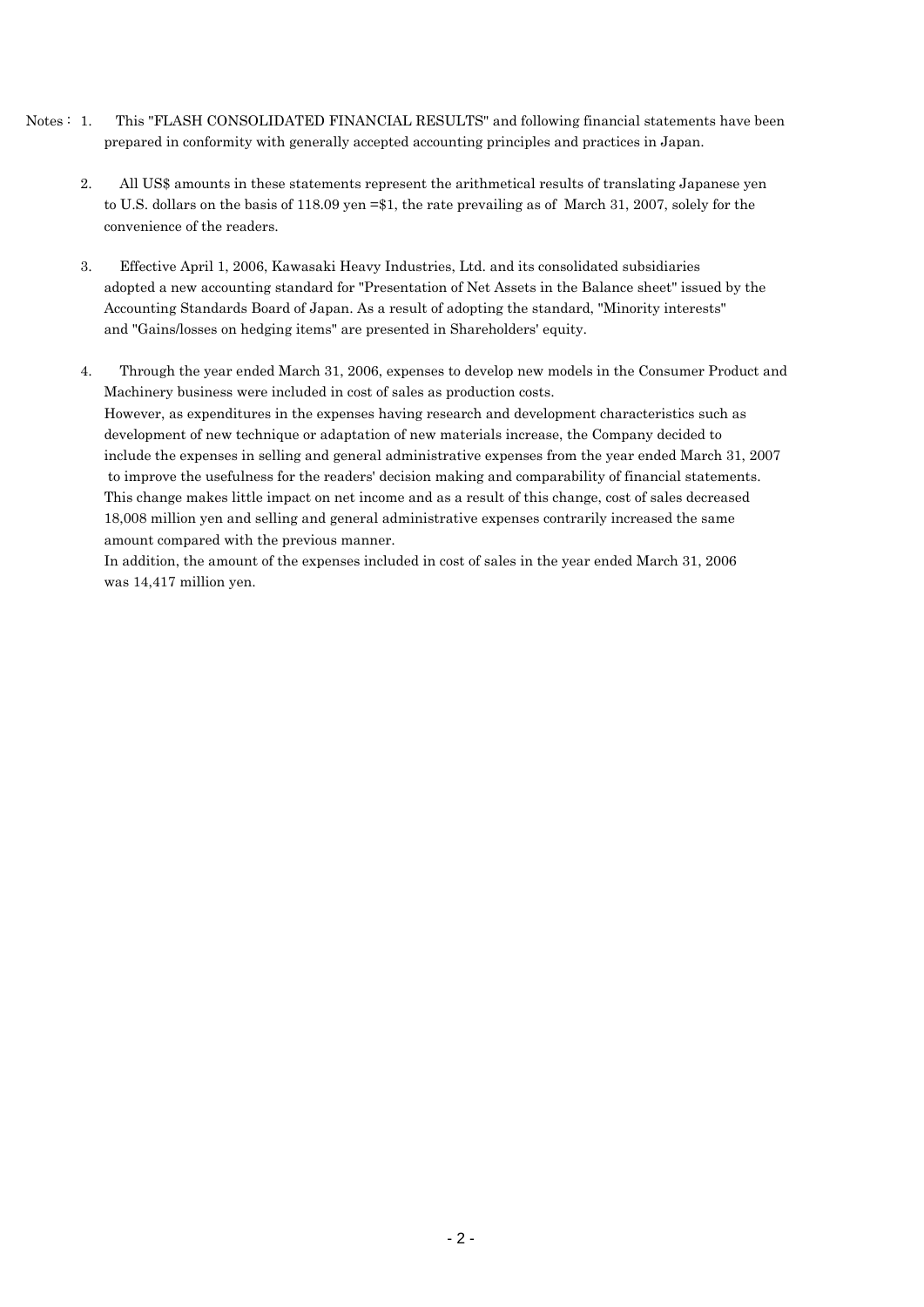## **Condensed Consolidated Balance Sheets**

*As of March 31, 2007 and 2006*

|                                                |   |                 |   |              |                          | Thousands of |
|------------------------------------------------|---|-----------------|---|--------------|--------------------------|--------------|
|                                                |   | Millions of yen |   | U.S. dollars |                          |              |
|                                                |   | 2007            |   | 2006         |                          | 2007         |
| Assets:                                        |   |                 |   |              |                          |              |
| Current assets:                                |   |                 |   |              |                          |              |
| Cash on hand and in banks                      | ¥ | 39,351          | ¥ | 37,650       | \$                       | 333,229      |
| Trade receivables, less allowance              |   | 442.577         |   | 438,204      |                          | 3,747,795    |
| Inventories                                    |   | 427,934         |   | 383,017      |                          | 3,623,795    |
| Other current assets                           |   | 52,056          |   | 57,028       |                          | 440,816      |
| Total current assets                           |   | 961,918         |   | 915,899      |                          | 8,145,635    |
| Investments and long-term loans less allowance |   | 96,994          |   | 76,757       |                          | 821,356      |
| Net property, plant and equipment              |   | 253,819         |   | 246,219      |                          | 2,149,369    |
| Intangible and other assets                    |   | 45,249          |   | 45,210       |                          | 383, 174     |
| <b>Total assets</b>                            |   | 1,357,980       | ¥ | 1,284,085    | \$                       | 11,499,534   |
| Liabilities and shareholders' equity :         |   |                 |   |              |                          |              |
| Current liabilities :                          |   |                 |   |              |                          |              |
| Short-term borrowings                          |   |                 |   |              |                          |              |
| and current portion of long-term debt          | ¥ | 138,463         | ¥ | 162,746      | \$                       | 1,172,521    |
| Trade payables                                 |   | 412,501         |   | 409,942      |                          | 3,493,107    |
| Advances from customers                        |   | 124,445         |   | 98,590       |                          | 1,053,815    |
| Other current liabilities                      |   | 131,097         |   | 131,381      |                          | 1,110,145    |
| Total current liabilities                      |   | 806,506         |   | 802,659      |                          | 6,829,588    |
| Long-term liabilities :                        |   |                 |   |              |                          |              |
| Long-term debt, less current portion           |   | 165,754         |   | 157,057      |                          | 1,403,624    |
| Others                                         |   | 90,342          |   | 81,273       |                          | 765,027      |
| Total long-term liabilities                    |   | 256,096         |   | 238,330      |                          | 2,168,651    |
| Minority interests                             |   |                 |   | 5,508        |                          |              |
| Shareholders' equity:                          |   |                 |   |              |                          |              |
| Common stock                                   |   | 103,188         |   | 92,085       |                          | 873,808      |
| Capital surplus                                |   | 53,179          |   | 42,094       |                          | 450,326      |
| Retained earnings                              |   | 125,799         |   | 100,776      |                          | 1,065,281    |
| Net unrealized gains on securities             |   | 19,342          |   | 14,097       |                          | 163,790      |
| Gains/losses on hedging items                  |   | (1,608)         |   |              |                          | (13, 617)    |
| Foreign currency translation adjustments       |   | (9, 417)        |   | (11, 426)    |                          | (79, 744)    |
| Treasury stock                                 |   | (55)            |   | (38)         |                          | (466)        |
| Minority interests                             |   | 4,950           |   |              |                          | 41,917       |
| Total shareholders' equity                     |   | 295,378         |   | 237,588      |                          | 2,501,295    |
| Total liabilities and shareholders' equity     | ¥ | 1,357,980       | ¥ | 1,284,085    | $\overline{\mathcal{S}}$ | 11,499,534   |

### **Condensed Consolidated Statements of Operations**

*For the years ended March 31, 2007 and 2006*

|                                              | Millions of yen |   |           |        | Thousands of<br>U.S. dollars |
|----------------------------------------------|-----------------|---|-----------|--------|------------------------------|
|                                              | 2007            |   | 2006      | %      | 2007                         |
|                                              |                 |   |           | Change |                              |
| Net sales                                    | 1,438,619       | ¥ | 1,322,487 | +9%    | \$<br>12, 182, 395           |
| Cost of sales                                | 1,213,524       |   | 1,148,547 |        | 10,276,264                   |
| Gross profit                                 | 225,095         |   | 173,940   |        | 1,906,131                    |
| Selling, general and administrative expenses | 155,953         |   | 132,145   |        | 1,320,628                    |
| Operating income                             | 69,142          |   | 41,795    | $+65%$ | 585,503                      |
| Other income (expenses) :                    |                 |   |           |        |                              |
| Interest and dividend income                 | 3,807           |   | 3,225     |        | 32,238                       |
| Equity in income of unconsolidated           |                 |   |           |        |                              |
| subsidiaries and affiliates                  | 2,694           |   | (197)     |        | 22,813                       |
| Interest expense                             | (6,650)         |   | (5,377)   |        | (56, 313)                    |
| Other, net                                   | (23, 725)       |   | (16, 146) |        | (200, 906)                   |
| Income before income taxes and               |                 |   |           |        |                              |
| minority interests                           | 45,268          |   | 23,300    | $+94%$ | 383,335                      |
| Income taxes                                 | (15, 286)       |   | (6,305)   |        | (129, 444)                   |
| Minority interests in net income of          |                 |   |           |        |                              |
| consolidated subsidiaries                    | (210)           |   | (528)     |        | (1,778)                      |
| Net income                                   | 29,772          | ¥ | 16,467    | $+81%$ | \$<br>252,113                |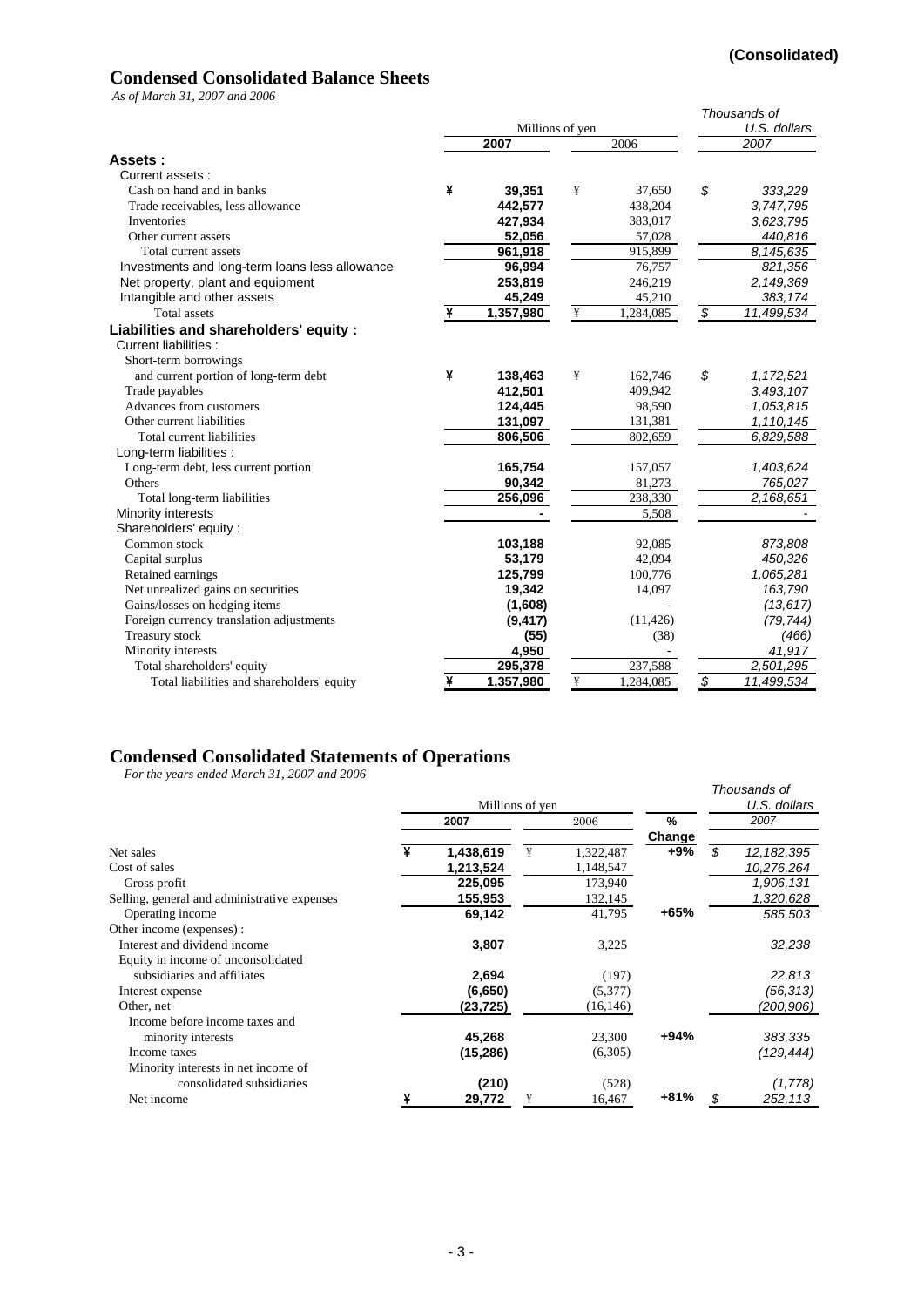### **Condensed Consolidated Statements of Cash Flows (Consolidated)**

For the year ended March 31, 2007 and 2006

|                                                                                           |   |                 |   |           |    | Thousands of |
|-------------------------------------------------------------------------------------------|---|-----------------|---|-----------|----|--------------|
|                                                                                           |   | Millions of yen |   |           |    | U.S. dollars |
|                                                                                           |   | 2007            |   | 2006      |    | 2007         |
| Cash flows from operating activities:                                                     |   |                 |   |           |    |              |
| Income before income taxes and minority interests                                         |   | 45,268          | ¥ | 23,300    | \$ | 383,335      |
| Adjustments to reconcile net income before income taxes and minority                      |   |                 |   |           |    |              |
| interests to net cash provided by operating activities:                                   |   |                 |   |           |    |              |
| Depreciation and amortization                                                             |   | 30,279          |   | 30,551    |    | 256,406      |
| Increase in assets                                                                        |   | (38, 318)       |   | (65, 251) |    | (324, 481)   |
| Increase in liabilities                                                                   |   | 24,261          |   | 44,559    |    | 205,445      |
| Other                                                                                     |   | (15, 630)       |   | 12,602    |    | (132, 357)   |
| Net cash provided by operating activities                                                 | ¥ | 45,860          | ¥ | 45,761    | S  | 388,348      |
| Cash flows from investing activities:                                                     |   |                 |   |           |    |              |
| Acquisition of tangible and intangible assets                                             |   | (35, 276)       |   | (39,259)  |    | (298, 721)   |
| Acquisition of investments in securities                                                  |   | (10,089)        |   | (5,765)   |    | (85, 435)    |
| Other                                                                                     |   | 2,053           |   | 8,514     |    | 17,385       |
| Net cash used for investing activities                                                    | ¥ | (43, 312)       | ¥ | (36,510)  | S  | (366, 771)   |
| Cash flows from financing activities:                                                     |   |                 |   |           |    |              |
| Increase (decrease) in short-term borrowings                                              |   | (9,958)         |   | 7,391     |    | (84, 326)    |
| Proceeds from long-term debt                                                              |   | 62,061          |   | 24,657    |    | 525,540      |
| Repayment of long-term debt                                                               |   | (48, 586)       |   | (44, 987) |    | (411, 432)   |
| Other                                                                                     |   | (4,823)         |   | (3,782)   |    | (40, 841)    |
| Net cash used for financing activities                                                    |   | (1, 306)        | ¥ | (16, 721) | S  | (11,059)     |
| <b>Effect of exchange rate changes</b>                                                    |   | 482             |   | 703       |    | 4,081        |
| Net increase (decrease) in cash and cash equivalents                                      |   | 1,724           |   | (6,767)   |    | 14,599       |
| Cash and cash equivalents at beginning of year                                            |   | 37,506          |   | 44,385    |    | 317,605      |
| Decrease in cash and cash equivalents arising from exclusion of consolidated subsidiaries |   |                 |   | (112)     |    |              |
| Cash and cash equivalents at end of year                                                  | ¥ | 39,230          |   | 37,506    | \$ | 332,204      |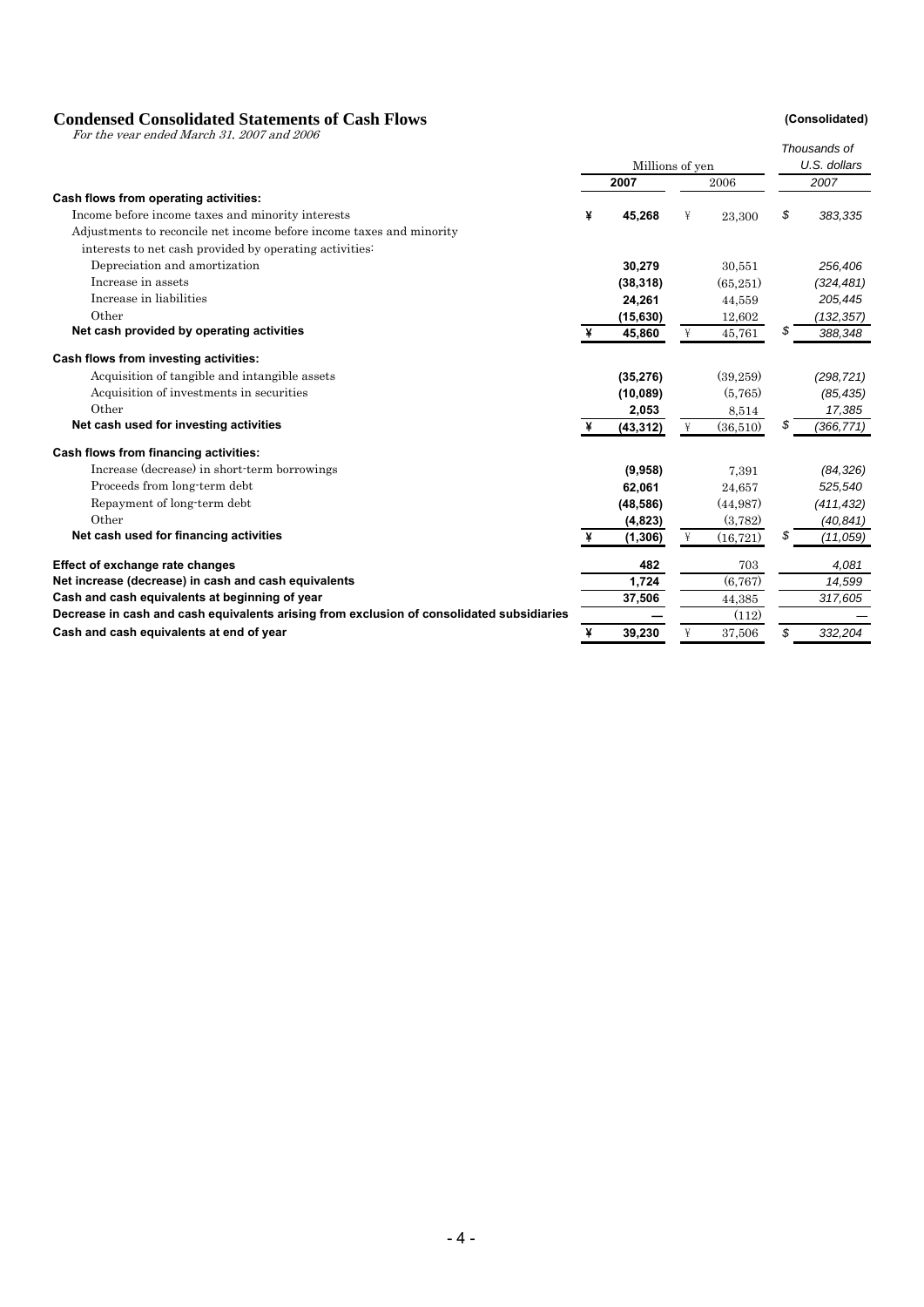|                                               |                          |                       |   |                |     | Millions of ven       |                            |   |                 |                                                      |   |         |
|-----------------------------------------------|--------------------------|-----------------------|---|----------------|-----|-----------------------|----------------------------|---|-----------------|------------------------------------------------------|---|---------|
|                                               |                          |                       |   |                |     | 2007                  |                            |   |                 |                                                      |   |         |
|                                               | <b>External</b><br>sales | Intersegment<br>sales |   | Total<br>sales |     | Operating<br>expenses | Operating<br>income (loss) |   | Total<br>assets | <b>Depreciation</b><br>and amortization expenditures |   | Capital |
| <b>Shipbuilding</b>                           | 108.849                  | 1.861                 | ¥ | 110.710        | -¥. | 112.958               | (2, 248)                   | × | 117,832         | 2.169                                                | ¥ | 1,194   |
| <b>Rolling Stock</b>                          |                          |                       |   |                |     |                       |                            |   |                 |                                                      |   |         |
| & Construction Machinery                      | 184,283                  | 500                   |   | 184.783        |     | 171.613               | 13,170                     |   | 172.615         | 2.660                                                |   | 8,253   |
| Aerospace                                     | 269.108                  | 1.687                 |   | 270.795        |     | 257.395               | 13.400                     |   | 279.574         | 5.291                                                |   | 3,029   |
| <b>Gas Turbines &amp; Machinerv</b>           | 183.309                  | 14.410                |   | 197.719        |     | 187.882               | 9,837                      |   | 165.412         | 3,076                                                |   | 5,354   |
| <b>Plant &amp; Infrastructure Engineering</b> | 122,062                  | 19,670                |   | 141.732        |     | 144.163               | (2, 431)                   |   | 141,472         | 1,816                                                |   | 996     |
| <b>Consumer Products &amp; Machinery</b>      | 403.702                  | 9.184                 |   | 412.886        |     | 385.323               | 27,563                     |   | 303.730         | 10,539                                               |   | 12,828  |
| Other                                         | 167.306                  | 42.304                |   | 209.610        |     | 199.974               | 9.636                      |   | 193.953         | 3.150                                                |   | 6,132   |
| Total                                         | 1.438.619                | 89.616                |   | 1,528,235      |     | 1.459.308             | 68,927                     |   | 1.374.588       | 28.701                                               |   | 37,786  |
| <b>Eliminations and corporate</b>             |                          | (89, 616)             |   | (89, 616)      |     | (89, 831)             | 215                        |   | (16, 608)       | 1.578                                                |   | 1,483   |
| <b>Consolidated total</b>                     | 1.438.619                |                       |   | 1.438.619      |     | .369.477              | 69.142                     |   | 357,980         | 30.279                                               |   | 39.269  |

|                                    |                   |   |                       |   |                |   | Millions of ven       |   |                            |   |                 |   |                                  |   |                         |
|------------------------------------|-------------------|---|-----------------------|---|----------------|---|-----------------------|---|----------------------------|---|-----------------|---|----------------------------------|---|-------------------------|
|                                    |                   |   |                       |   |                |   | 2006                  |   |                            |   |                 |   |                                  |   |                         |
|                                    | External<br>sales |   | Intersegment<br>sales |   | Total<br>sales |   | Operating<br>expenses |   | Operating<br>income (loss) |   | Total<br>assets |   | Depreciation<br>and amortization |   | Capital<br>expenditures |
| Shipbuilding                       | 109.697           | ¥ | 1.428                 | ¥ | 111.125        | ¥ | 112.833               | ¥ | (1,708)                    | ¥ | 105,210         | ¥ | 2,700                            | ¥ | 1,990                   |
| Rolling Stock                      |                   |   |                       |   |                |   |                       |   |                            |   |                 |   |                                  |   |                         |
| & Construction Machinery           | 168,306           |   | 917                   |   | 169.223        |   | 160.419               |   | 8,804                      |   | 179.478         |   | 2,350                            |   | 3,272                   |
| Aerospace                          | 218,533           |   | 2,013                 |   | 220.546        |   | 210.845               |   | 9,701                      |   | 268.871         |   | 5,295                            |   | 12,113                  |
| Gas Turbines & Machinery           | 161.431           |   | 16,937                |   | 178.368        |   | 171.564               |   | 6.804                      |   | 140.900         |   | 2,804                            |   | 2,893                   |
| Plant & Infrastructure Engineering | 164,506           |   | 20,972                |   | 185.478        |   | 193,972               |   | (8, 494)                   |   | 135,448         |   | 1,859                            |   | 733                     |
| Consumer Products & Machinery      | 366,960           |   | 6,759                 |   | 373.719        |   | 353.819               |   | 19,900                     |   | 280,972         |   | 11,020                           |   | 15,480                  |
| Other                              | 133.054           |   | 46.758                |   | 179.812        |   | 173.154               |   | 6,658                      |   | 168,334         |   | 2,747                            |   | 4,227                   |
| Total                              | 1.322.487         |   | 95.784                |   | 1.418.271      |   | 1,376,606             |   | 41,665                     |   | 1,279,213       |   | 28,775                           |   | 40,708                  |
| Eliminations and corporate         |                   |   | (95, 784)             |   | (95, 784)      |   | (95, 914)             |   | 130                        |   | 4,872           |   | 1.776                            |   | 1,016                   |
| Consolidated total                 | ,322,487          |   |                       |   | 322,487        |   | ,280,692              |   | 41,795                     |   | ,284,085        |   | 30,551                           |   | 41,724                  |

|                                          | Thousands of U.S. dollars<br>2007 |    |              |   |            |    |            |    |               |    |            |  |                  |   |              |
|------------------------------------------|-----------------------------------|----|--------------|---|------------|----|------------|----|---------------|----|------------|--|------------------|---|--------------|
|                                          | External                          |    | Intersegment |   | Total      |    | Operating  |    | Operating     |    | Total      |  | Depreciation     |   | Capital      |
|                                          | sales                             |    | sales        |   | sales      |    | expenses   |    | income (loss) |    | assets     |  | and amortization |   | expenditures |
| Shipbuilding                             | 921,746                           | \$ | 15,759       | S | 937,505    | \$ | 956,542    | \$ | (19.037)      | \$ | 997.815    |  | 18,367           | S | 10,111       |
| <b>Rolling Stock</b>                     |                                   |    |              |   |            |    |            |    |               |    |            |  |                  |   |              |
| & Construction Machinery                 | 1.560.530                         |    | 4.234        |   | 1.564.764  |    | 1.453.239  |    | 111.525       |    | 1.461.724  |  | 22,525           |   | 69,887       |
| Aerospace                                | 2.278.838                         |    | 14.286       |   | 2.293.124  |    | 2.179.651  |    | 113.473       |    | 2.367.465  |  | 44.805           |   | 25,650       |
| Gas Turbines & Machinery                 | .552.282                          |    | 122.026      |   | 1.674.308  |    | 1.591.007  |    | 83.301        |    | 1.400.728  |  | 26.048           |   | 45,338       |
| Plant & Infrastructure Engineering       | 1,033,635                         |    | 166,568      |   | 1,200,203  |    | 1,220,789  |    | (20, 586)     |    | 1,198,002  |  | 15,378           |   | 8,434        |
| <b>Consumer Products &amp; Machinery</b> | 3.418.596                         |    | 77.771       |   | 3.496.367  |    | 3.262.960  |    | 233.407       |    | 2.572.021  |  | 89.245           |   | 108.629      |
| Other                                    | 1.416.768                         |    | 358,235      |   | 1,775,003  |    | 1,693,404  |    | 81,599        |    | 1.642.418  |  | 26,675           |   | 51,927       |
| Total                                    | 12.182.395                        |    | 758.879      |   | 12.941.274 |    | 12.357.592 |    | 583.682       |    | 11.640.173 |  | 243.043          |   | 319,976      |
| Eliminations and corporate               |                                   |    | (758, 879)   |   | (758,879)  |    | (760, 700) |    | 1,821         |    | (140,639)  |  | 13,363           |   | 12,559       |
| Consolidated total                       | 12.182.395                        |    |              |   | 12.182.395 |    | 11.596.892 |    | 585.503       |    | 11.499.534 |  | 256.406          |   | 332.535      |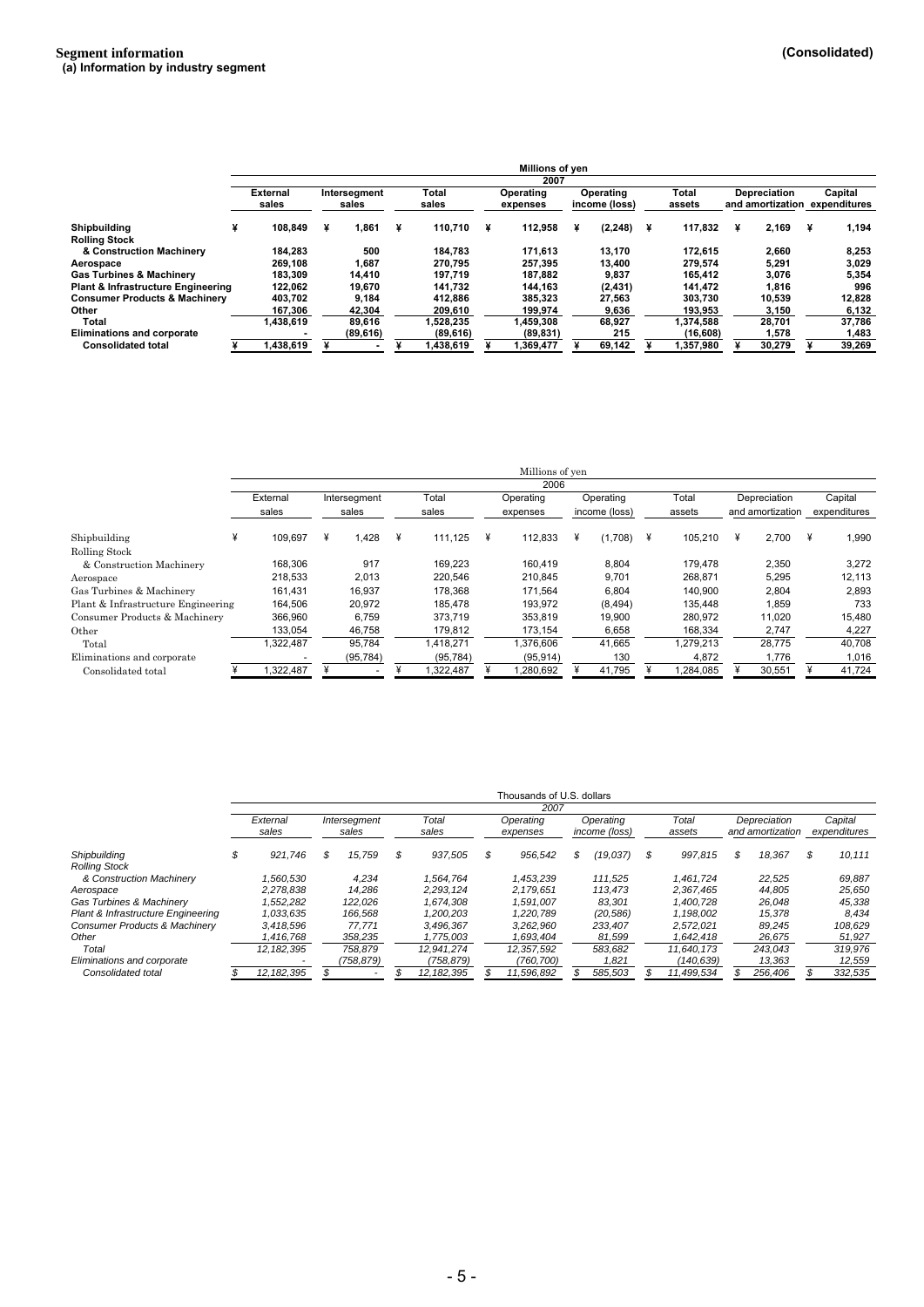### **(b) Information by geographic area**

|                                   |                          |           |   |                       |   | Millions of yen       |      |                       |   |                            |   |                        |
|-----------------------------------|--------------------------|-----------|---|-----------------------|---|-----------------------|------|-----------------------|---|----------------------------|---|------------------------|
|                                   |                          |           |   |                       |   |                       | 2007 |                       |   |                            |   |                        |
|                                   | <b>External</b><br>sales |           |   | Intersegment<br>sales |   | <b>Total</b><br>sales |      | Operating<br>expenses |   | Operating<br>income (loss) |   | <b>Total</b><br>assets |
| Japan                             | ¥                        | 1.042.993 | ¥ | 278,960               | ¥ | 1,321,953             | ¥    | 1,256,266             | ¥ | 65.687                     | ¥ | 1,230,124              |
| <b>North America</b>              |                          | 261.254   |   | 18.017                |   | 279.271               |      | 277.533               |   | 1.738                      |   | 202,539                |
| <b>Europe</b>                     |                          | 98.842    |   | 4.320                 |   | 103.162               |      | 100.783               |   | 2.379                      |   | 70,360                 |
| Asia                              |                          | 22,690    |   | 18,737                |   | 41,427                |      | 40,728                |   | 699                        |   | 26,081                 |
| <b>Other Areas</b>                |                          | 12.840    |   | 187                   |   | 13.027                |      | 12.808                |   | 219                        |   | 2,869                  |
| Total                             |                          | 1,438,619 |   | 320.221               |   | 1,758,840             |      | 1,688,118             |   | 70.722                     |   | 1,531,973              |
| <b>Eliminations and corporate</b> |                          | ۰         |   | (320, 221)            |   | (320,221)             |      | (318,641)             |   | (1,580)                    |   | (173,993)              |
| <b>Consolidated total</b>         | ¥                        | 1,438,619 | ¥ | ۰.                    |   | 1,438,619             |      | 1,369,477             |   | 69,142                     |   | 1.357.980              |

|                            |   |                   |   |                          |   | Millions of yen |      |                       |   |                            |   |                 |
|----------------------------|---|-------------------|---|--------------------------|---|-----------------|------|-----------------------|---|----------------------------|---|-----------------|
|                            |   |                   |   |                          |   |                 | 2006 |                       |   |                            |   |                 |
|                            |   | External<br>sales |   | Intersegment<br>sales    |   | Total<br>sales  |      | Operating<br>expenses |   | Operating<br>income (loss) |   | Total<br>assets |
| Japan                      | ¥ | 986,266           | ¥ | 247.228                  | ¥ | 1.233.494       | ¥    | 1.192.245             | ¥ | 41,249                     | ¥ | 1,074,688       |
| North America              |   | 222.477           |   | 16,588                   |   | 239,065         |      | 237.651               |   | 1,414                      |   | 159,169         |
| Europe                     |   | 80,818            |   | 4,053                    |   | 84.871          |      | 83,308                |   | 1,563                      |   | 63,254          |
| Asia                       |   | 24,800            |   | 16,975                   |   | 41,775          |      | 40,315                |   | 1,460                      |   | 24,285          |
| Other Areas                |   | 8,126             |   | 141                      |   | 8.267           |      | 8,893                 |   | (626)                      |   | 7,324           |
| Total                      |   | 1,322,487         |   | 284,985                  |   | 1.607.472       |      | 1,562,412             |   | 45,060                     |   | 1,328,720       |
| Eliminations and corporate |   |                   |   | (284, 985)               |   | (284, 985)      |      | (281,720)             |   | (3,265)                    |   | (44, 635)       |
| Consolidated total         |   | 1,322,487         | ¥ | $\overline{\phantom{0}}$ |   | 1,322,487       |      | 1,280,692             |   | 41,795                     |   | 1,284,085       |

|                            |                   |              |   |                          |   | Thousands of U.S. dollars |      |                       |                            |                  |
|----------------------------|-------------------|--------------|---|--------------------------|---|---------------------------|------|-----------------------|----------------------------|------------------|
|                            |                   |              |   |                          |   |                           | 2007 |                       |                            |                  |
|                            | External<br>sales |              |   | Intersegment<br>sales    |   | Total<br>sales            |      | Operating<br>expenses | Operating<br>income (loss) | Total<br>assets  |
| Japan                      | \$                | 8.832.187    | S | 2.362.266                | S | 11.194.453                | \$   | 10.638.208            | \$<br>556,245              | \$<br>10,416,835 |
| North America              |                   | 2.212.330    |   | 152.570                  |   | 2.364.900                 |      | 2.350.182             | 14.718                     | 1,715,124        |
| Europe                     |                   | 837.006      |   | 36.582                   |   | 873.588                   |      | 853.442               | 20.146                     | 595.817          |
| Asia                       |                   | 192.142      |   | 158,667                  |   | 350,809                   |      | 344,889               | 5,920                      | 220,857          |
| Other Areas                |                   | 108.730      |   | 1.584                    |   | 110.314                   |      | 108.461               | 1,853                      | 24.294           |
| Total                      |                   | 12.182.395   |   | 2.711.669                |   | 14.894.064                |      | 14.295.182            | 598.882                    | 12,972,927       |
| Eliminations and corporate |                   |              |   | (2,711,669)              |   | (2,711,669)               |      | (2,698,290)           | (13, 379)                  | (1, 473, 393)    |
| Consolidated total         | S                 | 12, 182, 395 | S | $\overline{\phantom{a}}$ |   | 12, 182, 395              |      | 11.596.892            | 585.503                    | \$<br>11.499.534 |

| (c) Overseas sales   |                   | Millions of yen |                        |                   |         |                        |                   |           |  |
|----------------------|-------------------|-----------------|------------------------|-------------------|---------|------------------------|-------------------|-----------|--|
|                      |                   | 2007            |                        | 2006              |         |                        |                   | 2007      |  |
|                      | Overseas<br>sales |                 | % against<br>net sales | Overseas<br>sales |         | % against<br>net sales | Overseas<br>sales |           |  |
| <b>North America</b> | ¥                 | 336,765         | 23.4%                  | ¥                 | 282,149 | 21.3%                  | \$                | 2,851,766 |  |
| <b>Europe</b>        |                   | 119,408         | 8.3%                   |                   | 109,060 | 8.2%                   |                   | 1,011,161 |  |
| Asia                 |                   | 186,066         | 12.9%                  |                   | 197,503 | 14.9%                  |                   | 1,575,629 |  |
| <b>Other Areas</b>   |                   | 135,506         | 9.4%                   |                   | 107,103 | 8.0%                   |                   | 1,147,481 |  |
| Total                |                   | 777,745         | 54.0%                  | ¥                 | 695,815 | 52.6%                  |                   | 6,586,037 |  |